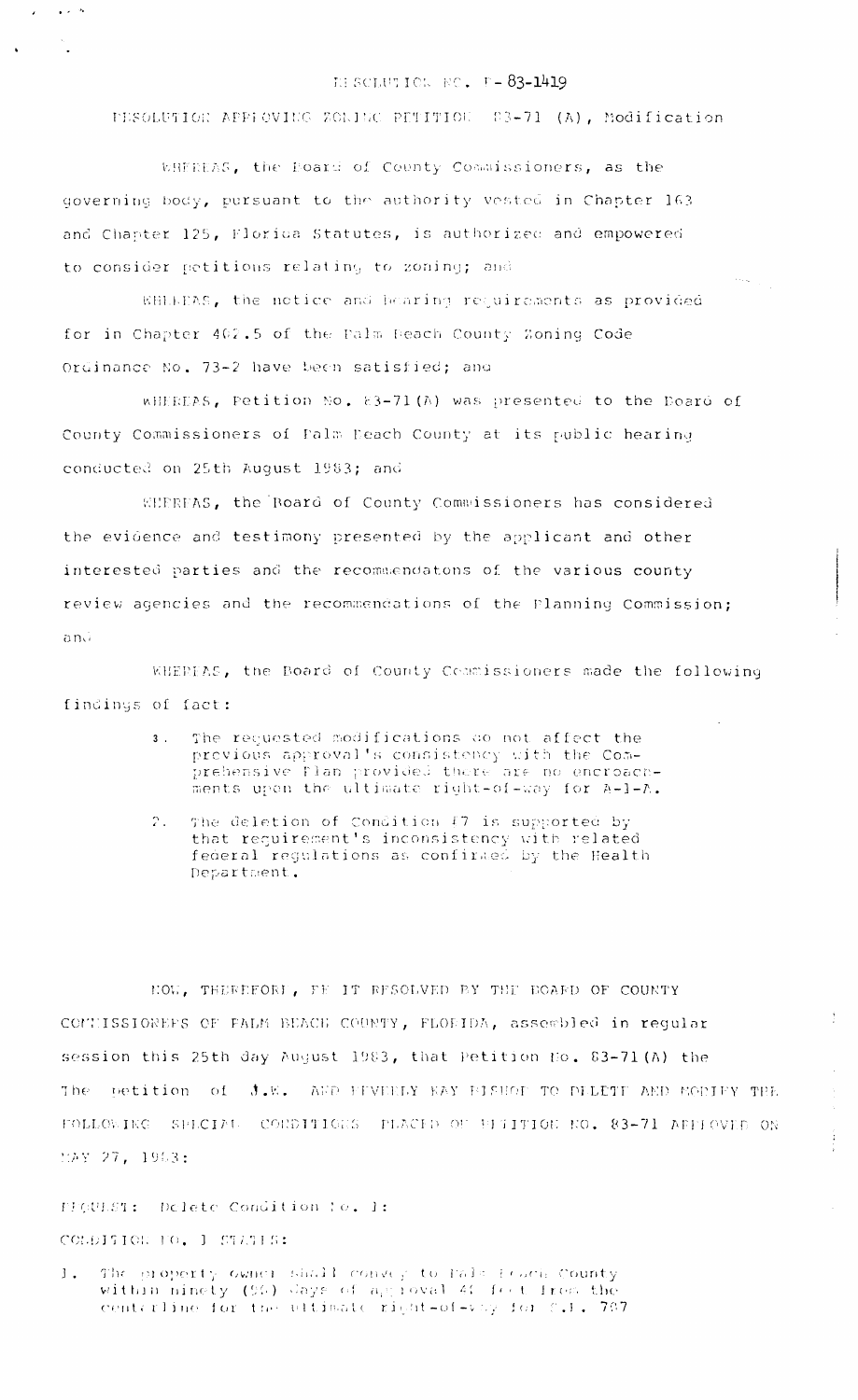(71A), approximately an additional 7 feet of right $of -wav.$ 

BIQUEST TO HODIFY CONDITION NO. 66:

CONDITION NO. 6d STATES:

 $\sigma_{\rm eff}$  $\mathcal{L}$ 

> 6d) No more than five (5) live-aboard boats shall be<br>allowed to dock at the subject premises at any time nor to be located within 60 feet of the abutting property<br>to the east. The term "live-aboard boats" as used herein,<br>means boats upon which a person or persons are actually living, or using for living regardless of the size of said boat, or the usual classification of same as a<br>"live-aboard" "house boat" or other classification.

PIQUEST: MODIFY CONDITION NO. 6d TO READ:

No more than  $f$  ive (5) live-aboard boats shall be<br>allowed:  $\circ$  dock a it the subject premises at any time.<br>Tire term "live- aboard boats" as used herein, means boats  $60<sup>o</sup>$ upon which a person or personsare actually living, or<br>using for living purposesregardless of the size of said boat, or the usual classification of same as a "liveaboard" "house boat" or other classification.

REQUEST: DELFTE CONDITION NO. 7:

CONDITION: NO. 7 STATES:

- $7.$ Shoreside sani tary hook-ups must be provided for any live- aboard boat berths. The following minimum upland facilities shall be provided:
	- Sanitary facilities as follows:  $a_{\bullet}$

FCT WOMP. One  $(l)$  water closet Cnc  $(1)$  lavatory One  $(1)$  shower  $FOF - UTI$ One  $(1)$  water closet One (1) urinal One (1) lavatory One  $(1)$  shower

- In approved potable water source for each slip.  $E -$
- Laundry Facilities  $C$ .
- Sewage pump-out f a c ility to empty on-board holding  $c_{\bullet}$ Tanks and dispose of- contents into the sewerage system.

Said property located on the south side of Ocean Boulevard (S.R.A-1-A), approximately .1 mile east of U.S.1 (S.R.5) in a CS-Specialized Commercial District was approved as amended subject to the following conditions:

- Condition #1, dedication of right-of-way for AlA, not  $\mathcal{T}_{\text{max}}$ In deleted.
- Condition #7, be amended to read:  $E_{\bullet}$

"7. The following minimum upland facilities shall be provideo:

a. Sanitary facilities as follows: